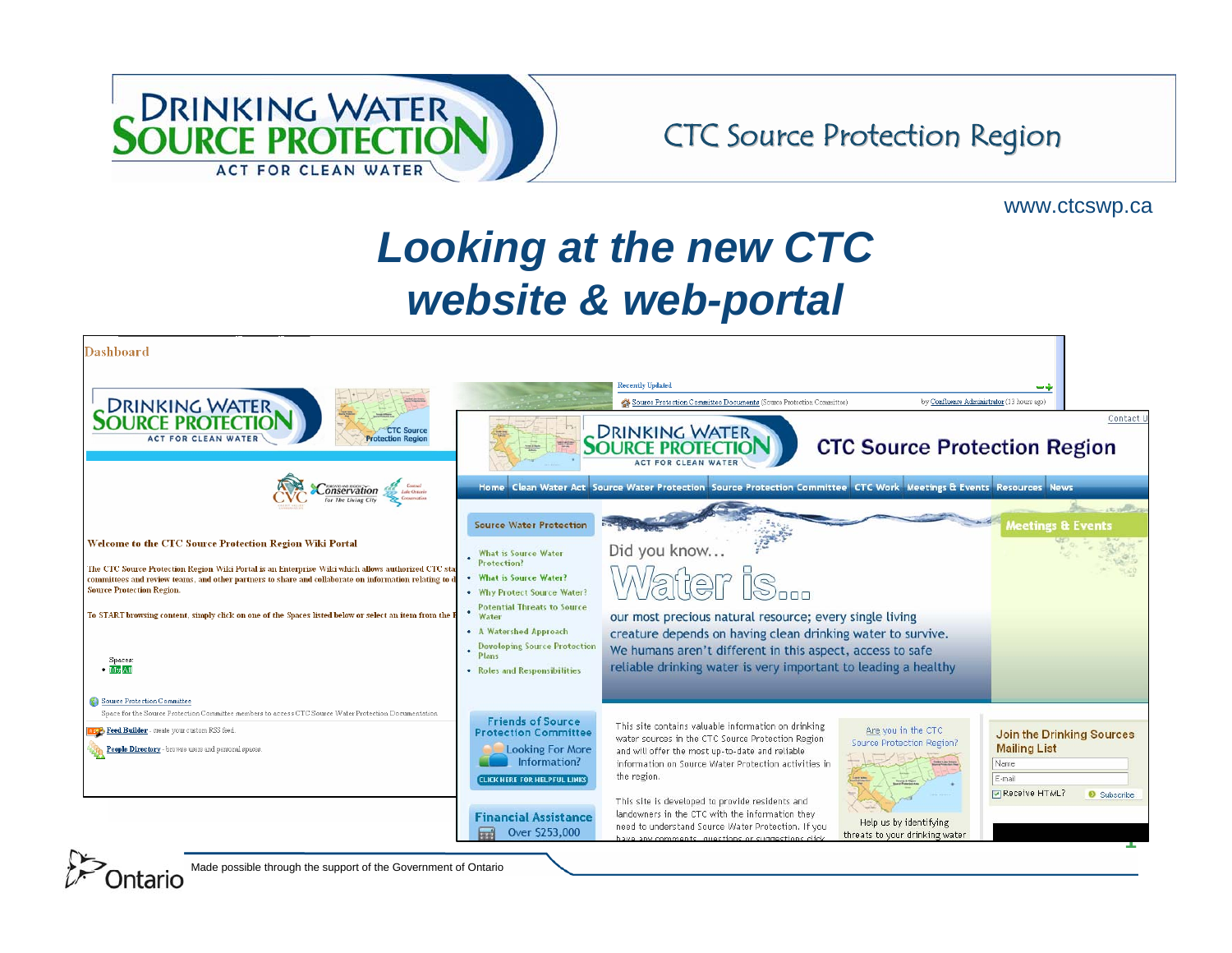

### www.ctcswp.ca

## **CTC Source Water Protection Website**

- •New look
- •More user friendly
- •(Limited) online discussion
- •RSS feed and Mailing List
- • On-the-spot content changes from anywhere with internet access
- $\bullet$  Updated Meeting & Events calendar
- $\bullet$ Up-to-date News Feed
- $\bullet$  Improved educational opportunities
- •Consistent navigation
- • 'Waterfall' organization for easy navigation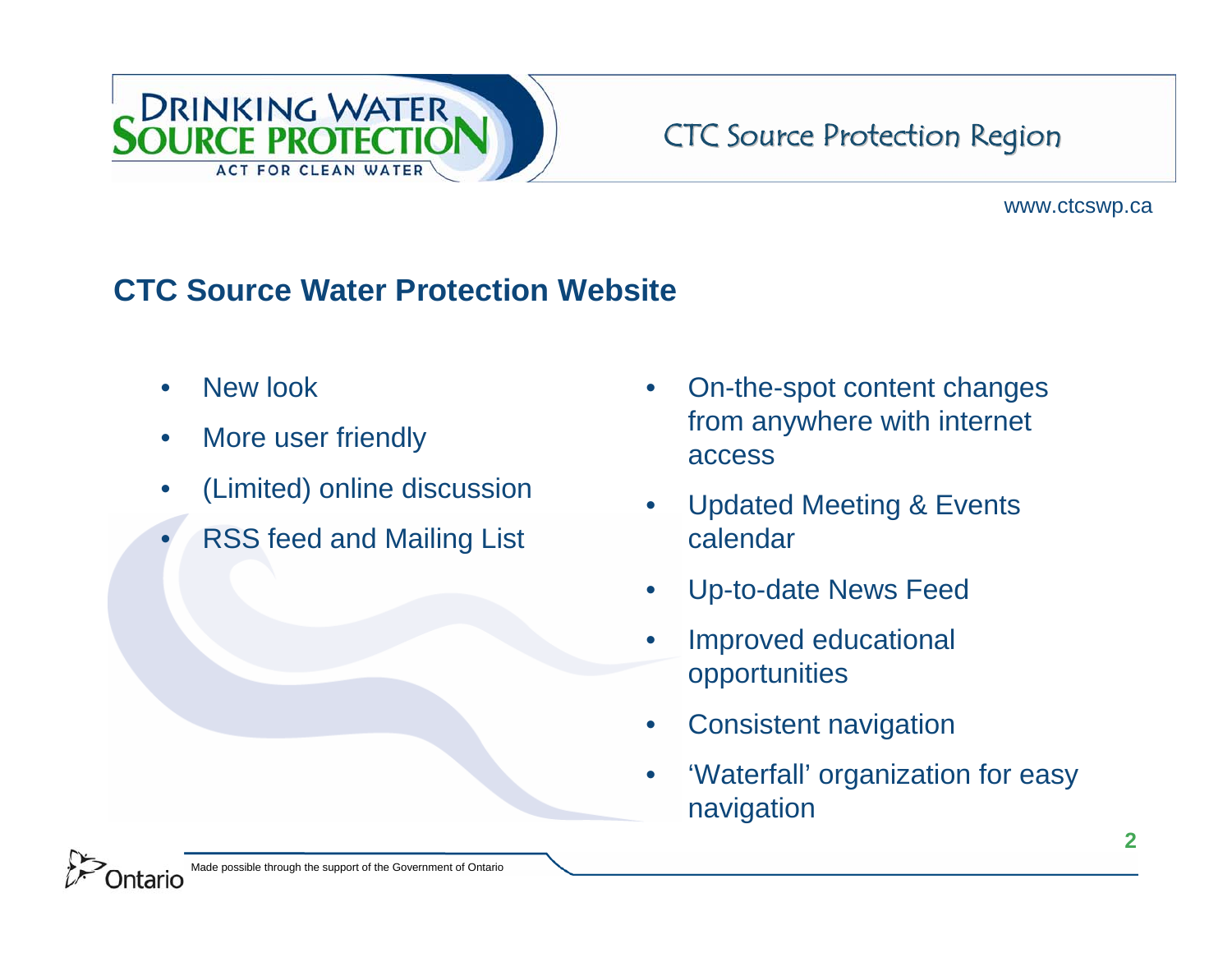

www.ctcswp.ca

## **www.ctcswp.ca Walk Through**

# www.ctcswp.ca

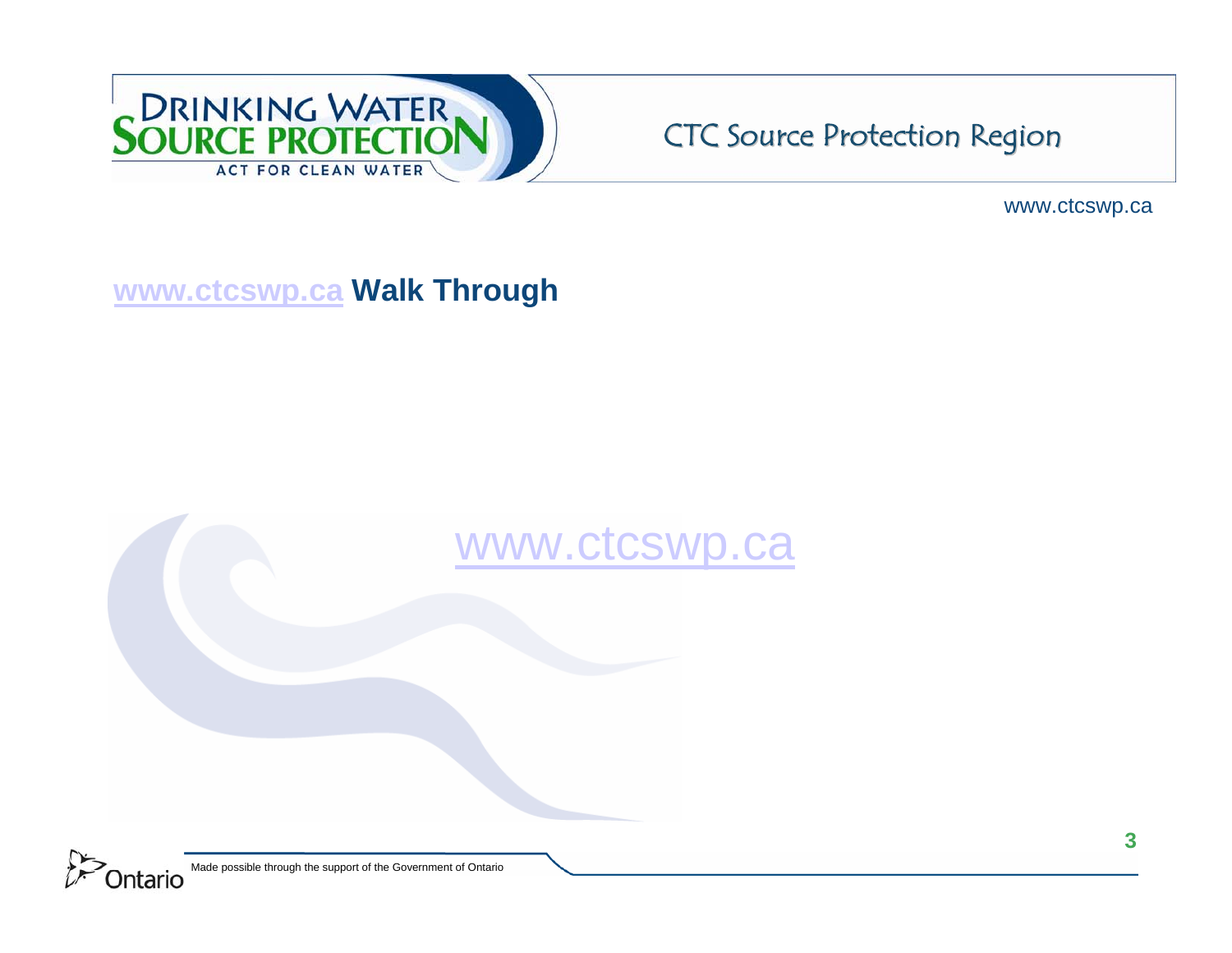

www.ctcswp.ca

# **Google Analytics – Tracking Traffic**



Made possible through the support of the Government of Ontario Ontario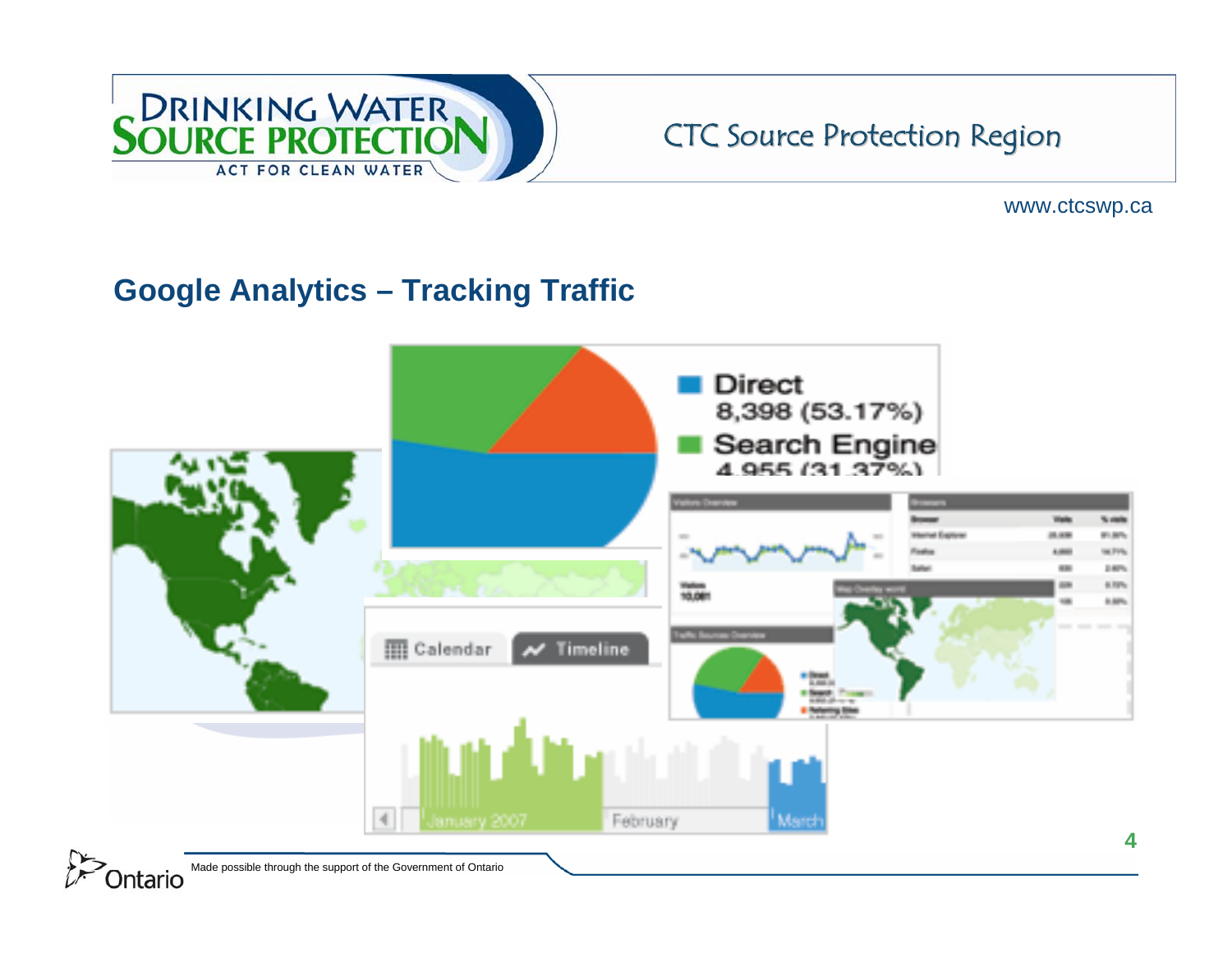

www.ctcswp.ca

### **CTC Source Water Protection Web-Portal**

- •Accessible through the website
- •Ability to transfer large documents
- • Large archive space for sharing documents amongst the SPC

Made possible through the support of the Government of Ontario ntario